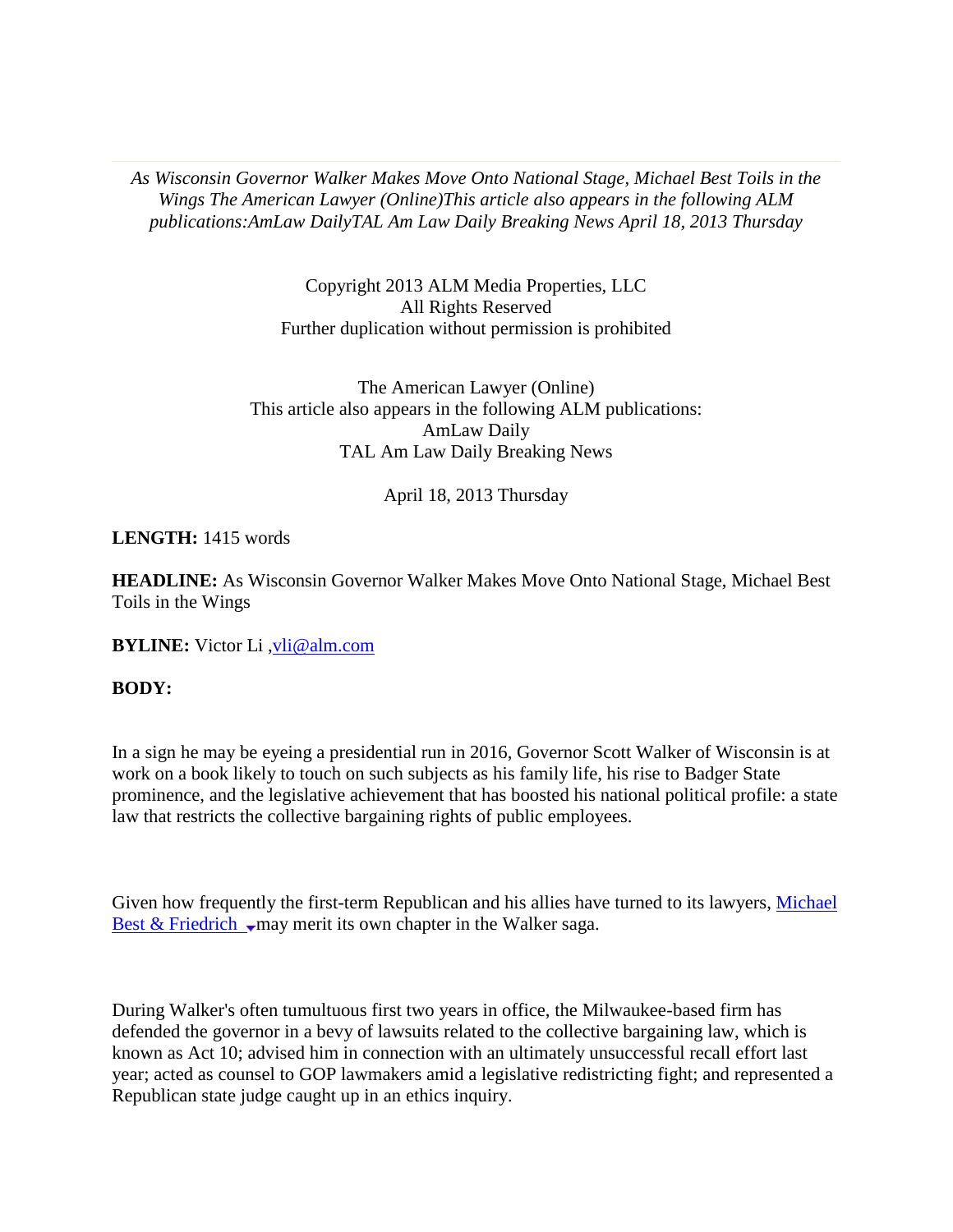Most recently, when the governor disclosed last month that entities affiliated with him had paid lawyers a total of \$650,000 in connection with a grand jury probe targeting current and former Walker staffers, records showed the firm getting \$200,000 of that sum.

Milwaukee County district attorney John Chisholm announced on March 1 that he was ending that investigation—which focused on, among other things, allegations that Walker cohorts had engaged in illegal fund-raising and had embezzled funds earmarked for veterans[—without](http://host.madison.com/news/local/crime_and_courts/prosecutor-closes-john-doe-investigation-into-former-scott-walker-aides/article_5952999e-8283-11e2-b977-001a4bcf887a.html)  [bringing charges against the governor.](http://host.madison.com/news/local/crime_and_courts/prosecutor-closes-john-doe-investigation-into-former-scott-walker-aides/article_5952999e-8283-11e2-b977-001a4bcf887a.html) Known locally as a "John Doe probe," the inquiry ultimately resulted in [six people, including Walker's former deputy chief of staff—](http://www.jsonline.com/news/milwaukee/report-scott-walker-probe-closed-with-no-new-charges-qh8vsfb-194194091.html)who was sentenced to two years in prison after pleading guilty to stealing more than \$21,000 from a fund meant to honor veterans—being charged criminally.

In the wake of Chisholm's announcement, Walker shut down the legal defense fund he set up last year to deal with the inquiry after making final payments of \$248,554 to Sidley Austin  $\sqrt{p}$  partner John Gallo and \$3,560 to Kate Lind, a name partner at Wisconsin firm Lind Weininger. All told, the defense fund paid \$378,554 to Sidley, \$29,861 to Lind Weininger, and \$29,200 to another Wisconsin firm, Terschan & Steinle, according to documents filed with the Internal Revenue Service. [\(Michael Best's fees were paid directly by the Friends of Scott Walker campaign](http://www.jsonline.com/blogs/news/200637001.html)  [committee—](http://www.jsonline.com/blogs/news/200637001.html)which also covered all of the defense fund's costs—for its work on "compliance issues." Kate Lind is the campaign committee's treasurer.)

Michael Best's supporting part in the Doe probe may be surprising given the central role its lawyers have played in most Walker-related matters. What's unclear is whether it is a harbinger of things to come now that two of those lawyers have left the firm.

One of the departed, [former Michael Best partner Steven Biskupic, was hired by](http://host.madison.com/news/opinion/editorial/as-walker-hires-criminal-defense-team-he-should-level-with/article_5e6a61be-5034-11e1-9605-001871e3ce6c.html) the Walker campaign in 2011 to work on the Doe probe. A former U.S. attorney for the Eastern District of Wisconsin during the administration of President George W. Bush, Biskupic left the firm as of January 1 with fellow partner Michelle Jacobs, who had succeeded him at the U.S. attorney's office, to [form Biskupic & Jacobs.](http://nafusa.org/2013/01/biskupic-jacobs-open-firm-in-milwaukee/)

While Biskupic declined to comment on the precise nature of his role in the Doe probe when contacted by The Am Law Daily in mid-April, he said during a January interview that he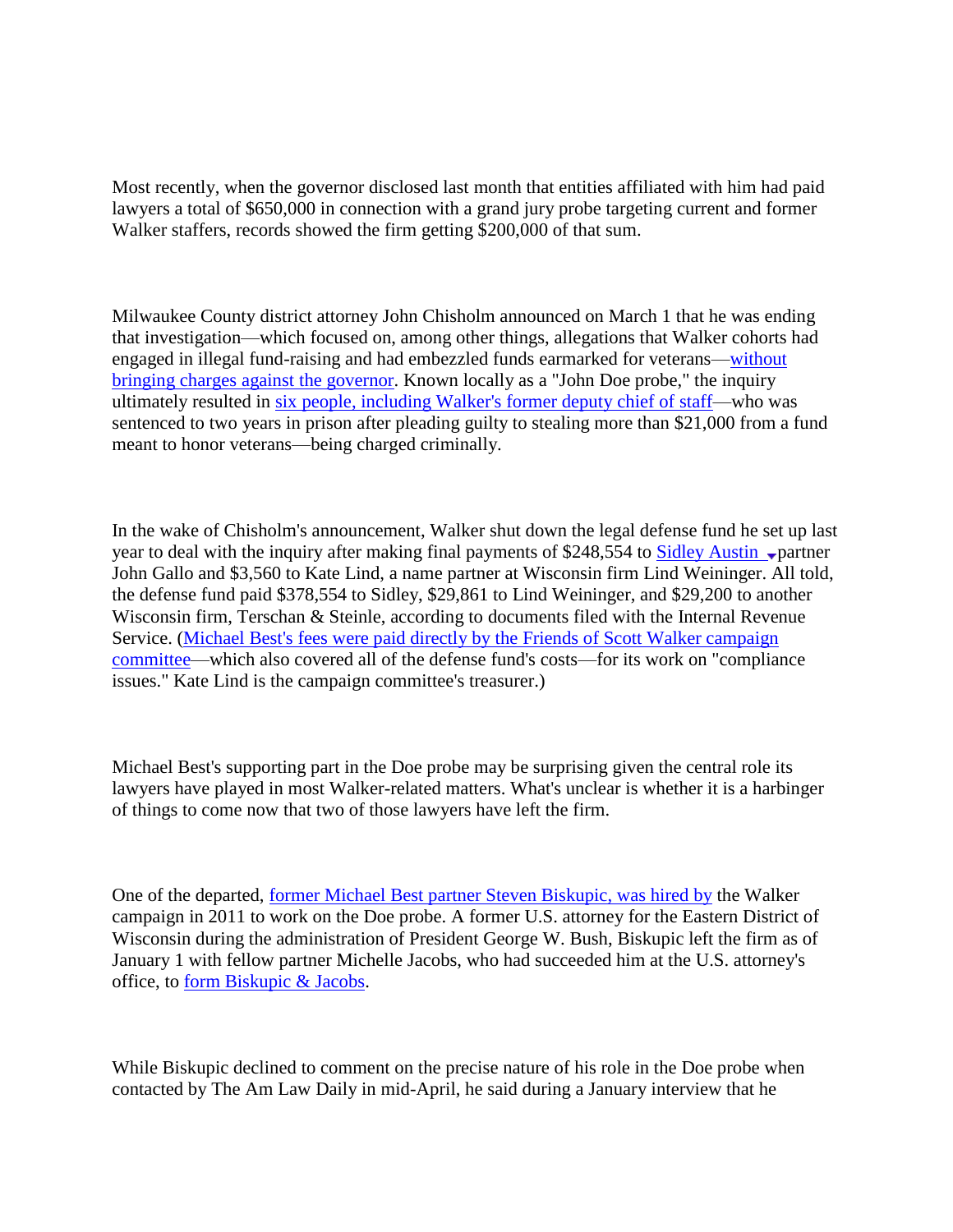planned to continue representing Walker, though he declined to say in what context. Biskupic also said he parted with Michael Best of his own accord and that he left the firm in order to focus on government investigations and regulatory matters for clients seeking a more flexible cost structure. "Michael Best & Friedrich  $\overline{\phantom{a}}$  treated me extremely well, and I would have been happy to stay there," he said at the time.

Biskupic's departure came some six months after another Michael Best lawyer with ties to Walker, election and political law litigation partner Eric McLeod, left the firm to launch his own [practice.](http://host.madison.com/news/local/crime_and_courts/blog/crime-and-courts-controversial-michael-best-friedrich-attorney-leaves-firm/article_3e3baa2e-d103-11e1-a2be-0019bb2963f4.html) McLeod had taken the lead defending the collective bargaining law in court after various labor unions sued to have it enjoined. [Though the U.S. Court of Appeals for the Seventh](http://www.huffingtonpost.com/2013/01/18/scott-walker_n_2507376.html)  [Circuit ruled in January that the law is constitutional,](http://www.huffingtonpost.com/2013/01/18/scott-walker_n_2507376.html) other Act 10 litigation continues. The active suits include one now on appeal following a September 2012 state court decision blocking the law from being applied to municipal and school district workers, [another filed in November](http://host.madison.com/daily-cardinal/news/law-enforcement-union-files-challenge-against-act/article_9f512496-2f00-11e2-9d91-0019bb2963f4.html)  [in Dane County circuit court by state law enforcement officers,](http://host.madison.com/daily-cardinal/news/law-enforcement-union-files-challenge-against-act/article_9f512496-2f00-11e2-9d91-0019bb2963f4.html) and [a federal suit filed last July](http://www.courthousenews.com/2011/07/07/37945.htm)  [in U.S. district court in Madison](http://www.courthousenews.com/2011/07/07/37945.htm) by unions representing public works employees.

Six months before McLeod left Michael Best, a Milwaukee federal district court judge sanctioned him and fellow firm partners Joseph Louis Olson and Aaron Kastens for violating discovery rules and failing to turn over documents while representing state Republicans in the redistricting dispute. Separately, a special three-judge panel overseeing the legislative-linedrawing process excoriated McLeod, Olson, and Kastens for their "sandbagging, hide-the-ball trial tactics." (According to an independent forensic examiner's report filed with the court, [the](http://www.jsonline.com/news/statepolitics/lawyers-in-gop-redistricting-case-withheld-34-emails-from-groups-5v789vn-174380121.html)  [Michael Best lawyers held onto 34 emails](http://www.jsonline.com/news/statepolitics/lawyers-in-gop-redistricting-case-withheld-34-emails-from-groups-5v789vn-174380121.html) sought by the plaintiffs in the case despite three court orders directing that the emails be turned over.)

[Michael Best hired Schiff Hardin in September](http://www.jsonline.com/news/statepolitics/redistricting-attorneys-conducting-internal-investigation-cc6s3lc-169862556.html) to conduct an internal investigation of the firm's role in the redistricting row. That investigation continues, and next month the plaintiffs in the case are scheduled to file a final report detailing all the discovery material they believe Michael Best withheld. [\(McLeod also made headlines for providing free legal service for Republican](http://www.americanlawyer.com/PubArticleALD.jsp?germane=1202575026955&id=1202549876516)  [Wisconsin Supreme Court justice Michael Gableman](http://www.americanlawyer.com/PubArticleALD.jsp?germane=1202575026955&id=1202549876516) in an ethics probe, despite the firm appearing before him in numerous cases.) McLeod did not respond to The Am Law Daily's request for comment.

While the two departures may wind up altering Michael Best's relationship with the Walker regime, they certainly haven't ended it. The firm continues to represent the governor in all but one of the collective bargaining lawsuits, and, according to the Journal-Sentinel, had [been paid](http://www.jsonline.com/news/statepolitics/act-10-lawsuits-have-cost-taxpayers-nearly-850000--and-the-bill-is-climbing-139ddu1-201323071.html)  [nearly \\$850,000](http://www.jsonline.com/news/statepolitics/act-10-lawsuits-have-cost-taxpayers-nearly-850000--and-the-bill-is-climbing-139ddu1-201323071.html) for its work on that litigation as of April 1. Olson is now taking the lead on the Act 10 matters, as well as the redistricting case. (He also represented Walker in the governor's